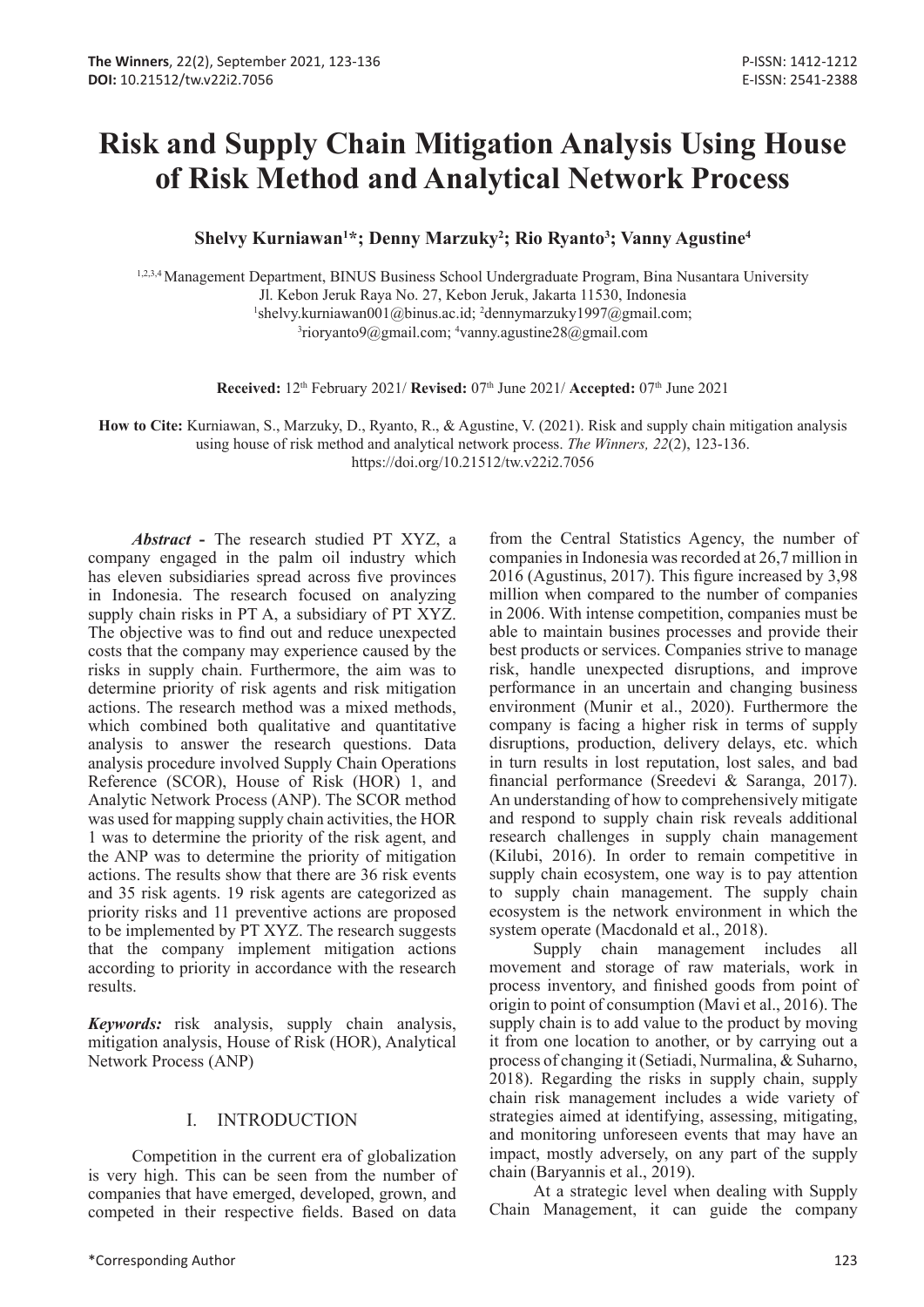in redesigning its corporate culture, processes, organizational structure among others and recognizing the general impact of supply chain management on business performance (Min, Zacharia, & Smith, 2019). Related to supply chain management, currently companies are increasingly responsible for the environmental, social and economic outcomes caused by their internal operations and by the operations of their suppliers (Koberg & Longoni, 2019).

In the supply chain, there are various risks that may occur. Based on Australian New Zealand Standard in (Anggrahini, Karningsih, & Sulistiyono, 2015) risk is an unexpected effect of a certain goal. Risk itself is often defined as a function of the probability and consequences of an uncertain outcome (Boonyanusith & Jittamai, 2019). Many companies increase their exposure to risk by having partners in business critical position in their supply chain (Finch, 2004). According to Elvandra, Maarif, & Sukardi (2018) supply chain risk is all risks from the flow of information, materials, and products or disruption caused by the complexity of the company's relationship with external parties. Supply chain risk management is done through coordination or collaboration among supply chain partners to ensure profitability and continuity (Tang, 2006), while attempts to assess risk accurately across organizational boundaries are hindered by the absence of a consistent set of risk metrics (Shi, 2004).

PT XYZ is a company engaged in the palm oil industry and has eleven subsidiaries spread across five provinces in Indonesia, namely North Kalimantan, West Kalimantan, East Kalimantan, Central Kalimantan, and South Sumatra. PT XYZ was found in 2016. For approximately 3 years since its establishment, it is known that PT XYZ has never evaluated its supply chain process. In carrying out its supply chain activities, this company often experiences problems from the procurement, production, to

delivery processes. In the research, supply chain analysis was focused on PT A, a subsidiary of PT XYZ which is located in the province of Central Kalimantan as presented in Table 1.

A supplier is a company or individual capable of providing resources, either in the form of goods or services needed by other companies (Viarani & Zadry, 2015). Currently, PT A has local and foreign suppliers. Suppliers who work with the company are suppliers for raw materials or materials used in plantation and factory operations. PT A is also working with local palm oil companies to supply fresh fruit bunches (FFB) to increase crude palm oil (CPO) and palm kernel (PK) production to match the supply demands of other companies. This business model can also be called B2B (Business to Business), a term used for commercial transactions between business people. Delivery is the process of distributing finished goods and services to meet consumer needs. This process includes order management, warehouse management such as product packaging according to company procedures, transportation management such as making deliveries with the right and on time transportation to meet planned needs (Putradi, 2017). For CPO produced by PT A, the company uses a third party service as a barge provider to load and deliver CPO to consumers in Batam, Riau Islands. Meanwhile, for PK produced by PT A, the company uses its own truck units to be sent to consumers in the South Kalimantan area.

For now, PT A has collaborated with several suppliers, including fertilizer suppliers, chemical suppliers (pest exterminators), and FFB suppliers. The problem that often occurs related to supplier operations to PT A is the problem of late delivery of the ordered materials as presented in Table 2.

Table 3 shows that the data on fruit production and outside fruit acceptance (suppliers) in 2017 and

| PT XYZ Group    |                |                |                 |           |                            |
|-----------------|----------------|----------------|-----------------|-----------|----------------------------|
| <b>PT</b>       | <b>Estate</b>  | Mill           | <b>Afdeling</b> | Area (Ha) | <b>Number of Employees</b> |
| PT A            | 4              | 2              | 28              | 17.469    | 3.397                      |
| PT <sub>B</sub> | 4              | $\mathfrak{D}$ | 22              | 12.166    | 2.848                      |
| PT C            | $\overline{2}$ | $\theta$       | 8               | 7.640     | 972                        |
| PT <sub>D</sub> | $\overline{2}$ |                | 11              | 5.999     | 881                        |
| PT E            |                |                | 8               | 5.929     | 844                        |
| PT F            |                |                | 8               | 5.925     | 803                        |
| PT G            |                | $\theta$       | 9               | 4.713     | 619                        |
| PT H            |                | 1              | 6               | 4.217     | 573                        |
| PT I            | $\mathfrak{D}$ |                | 6               | 4.009     | 489                        |
| PT J            |                | $\theta$       | 6               | 3.648     | 422                        |
| PT K            |                |                | 5               | 3.559     | 407                        |

Table 1 Comparison of PT XYZ Group Subsidiary Data

Sumber : PT XYZ (2019)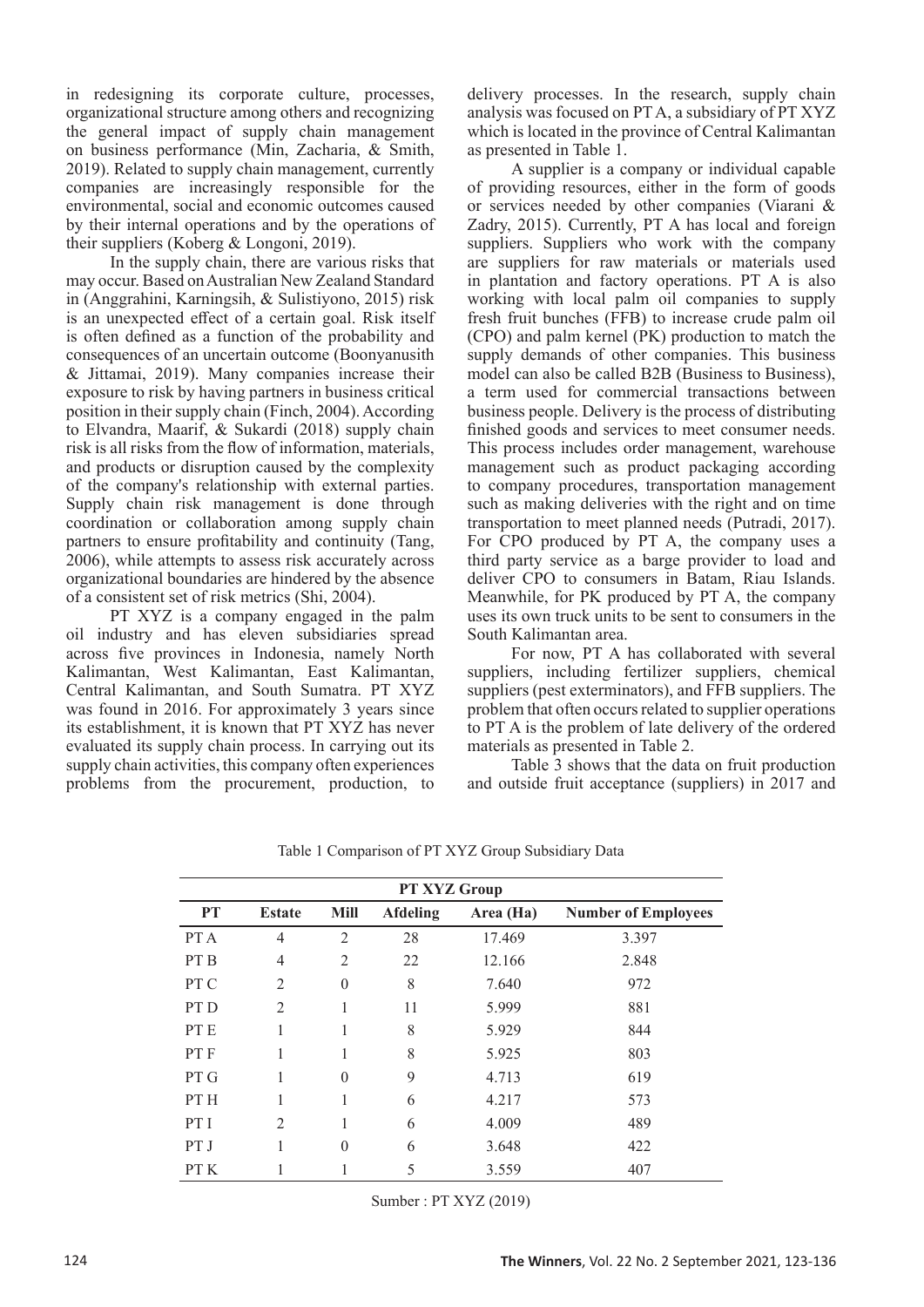2018 did not reach the capacity set by the company. In 2017, the achievement of fruit capacity was 84,69%, which then decreased to 83,31% in 2018.

The fruit achievements described have an impact on PT A's annual CPO and Kernel production. In Table 4, it can be seen that the achievement of CPO oil production in 2017 was only 80,66% and Kernel 80,53%. In 2018, the achievement of CPO production decreased to 78,60% and Kernel dropped to 78,29%. Apart from being caused by the large number of fruit being processed, the achievement of this oil production is also caused by several factors such as the level of fruit maturity, machine breakdowns, and human negligence in the process. These achievements have indirectly impacted the process of sending CPO to consumers in Batam, Riau Islands and Kernel areas to consumers in the South Kalimantan area. As seen in Table 5, for CPO shipments, there are 2 delays out of a total of 7 shipments in 2017 and 2 times a delay out of a total of 8 shipments in 2018. For Kernel shipments, there are 4 times the delay out of a total of 35 shipments in 2017 and 6 times delays out of a total of 36 shipments in 2018. One of the reasons for this delay is the lack of CPO and Kernel produced by PT A in a certain period, so they have to wait a few days later to reach the quantity ordered by consumers. Other factors that can impact delivery delays include engine breakdowns at factories, vehicle unit breakdowns,

negligence in the oil processing process, and weather for distribution.

The delay in delivery is one of the factors causing product damage that is sent to consumers of each product. Table 6 provides data on damaged products sent by PT A in the period January 2017 to December 2018. In accordance with company policy, products that have been damaged will not be taken back by the company, and payment regulations are only made for products that are in good condition.

Companies need to realize the importance of building a good supply chain network to prevent risks that can reduce company revenues. Therefore, steps that can be taken by PT A is to evaluate supply chain performance from the starting point of planning to consumers and assess whether the performance of the supply chain currently implemented is effective and efficient so that the company's competitiveness can be improved.

Anggrahini et al. (2015) examine problems in the supply chain of frozen shrimp products. The research uses the Supply Chain Operations Reference (SCOR) and House of Risk (HOR) methods. The results shows there are 41 risk events and 52 risk agents, 11 of which are categorized as priority risks and 12 mitigation actions are proposed to be implemented. Ratnasari, Hisjam, and Sutopo (2018) examine problems in the supply chain of printing companies. This study uses

Table 2 Data on PT A Material Receipts for the Period Jan 2017 - Dec 2018

| <b>Total Receipts</b> | <b>Number of Late Receipts</b> | <b>Percentage of Late Receipts</b> |
|-----------------------|--------------------------------|------------------------------------|
|                       |                                | 24.18%                             |
|                       |                                | 26,67%                             |
| 243                   |                                | 12.76%                             |
|                       |                                |                                    |

Source: PT XYZ (2019)

|             | 2017                |         |                                              | 2018      |              |                           |
|-------------|---------------------|---------|----------------------------------------------|-----------|--------------|---------------------------|
|             | <b>Actual</b> (Ton) |         | Target (Ton) Target Achievement Actual (Ton) |           | Target (Ton) | <b>Target Achievement</b> |
| Core Fruit  | 136.688,14          | 164.273 | 83.21%                                       | 145.936   | 179.188      | 81,44%                    |
| Outer Fruit | 40.798.19           | 45.291  | 90.08%                                       | 45.332,23 | 50.388       | 89.97%                    |
| Total       | 177.486             | 209.564 | 84.69%                                       | 191.268   | 229.576      | 83,31%                    |

Table 3 Data of Production and Receipt of PT A Fruit for 2017 - 2018

Source: PT XYZ (2019)

| Table 4 PT A's CPO and Kernel Production 2017 - 2018 |
|------------------------------------------------------|
|------------------------------------------------------|

|      |                     | <b>CPO</b> Production at PT A (Ton) |                                 | <b>Kernel Production at PT A (Ton)</b> |          |                                        |
|------|---------------------|-------------------------------------|---------------------------------|----------------------------------------|----------|----------------------------------------|
|      | <b>Actual</b> (Ton) |                                     | Target (Ton) Target Achievement | <b>Actual (Ton)</b>                    |          | <b>Target (Ton)</b> Target Achievement |
| 2017 | 39.721.44           | 49.247.54                           | 80.66%                          | 5.360.09                               | 6.655.74 | 80.53%                                 |
| 2018 | 42.404.17           | 53.950.36                           | 78.60%                          | 6.139.71                               | 7.842,00 | 78.29%                                 |

Source: PT XYZ (2019)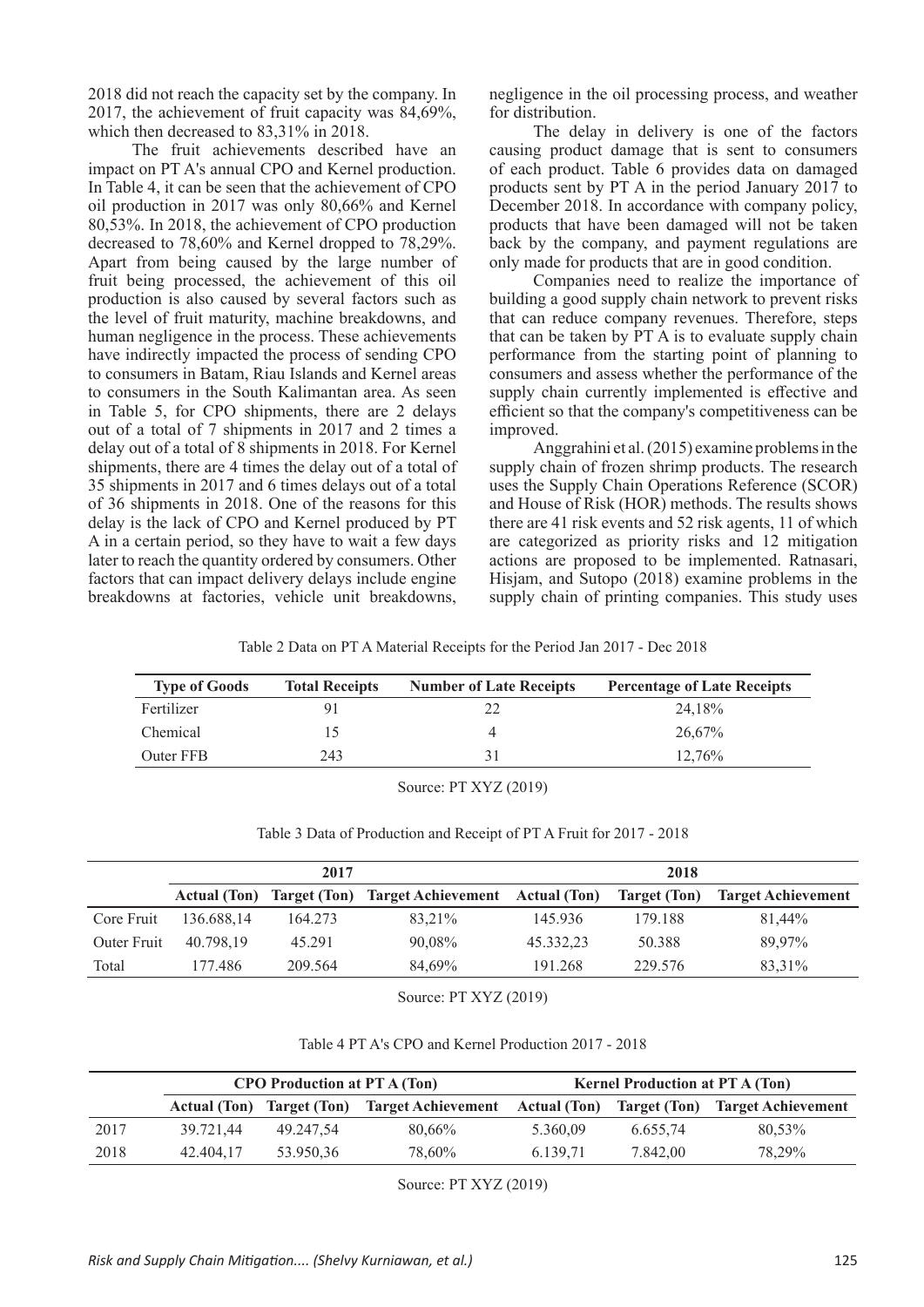|      | CPO                                 |                                          |                                        | <b>Kernel</b>                |                                   |                                        |
|------|-------------------------------------|------------------------------------------|----------------------------------------|------------------------------|-----------------------------------|----------------------------------------|
|      | <b>Delivery</b><br><b>Frequency</b> | <b>Late Delivery</b><br><b>Frequency</b> | Percentage of<br><b>Late Shipments</b> | <b>Delivery</b><br>Frequency | <b>Late Delivery</b><br>Frequency | Percentage of<br><b>Late Shipments</b> |
| 2017 |                                     |                                          | 28,57%                                 |                              |                                   | 11.43%                                 |
| 2018 |                                     |                                          | 25,00%                                 | 36                           |                                   | 16.67%                                 |

Source: PT XYZ (2019)

Table 6 Data on Products Received by Consumers in 2017 - 2018

|              |                                       | <b>CPO</b>                           |                             |                                       | <b>Kernel</b>                 |                                       |
|--------------|---------------------------------------|--------------------------------------|-----------------------------|---------------------------------------|-------------------------------|---------------------------------------|
| <b>Tahun</b> | Quantity<br><b>Delivered</b><br>(Ton) | Quantity<br><b>Rejected</b><br>(Ton) | Quantity<br>Accepted<br>(%) | Quantity<br><b>Delivered</b><br>(Ton) | Quantity<br>Rejected<br>(Ton) | Quantity<br>Accepted<br>$\frac{6}{2}$ |
| 2017         | 38.300                                | 2.849                                | 92,56%                      | 5.292                                 | 244                           | 95,39%                                |
| 2018         | 43.700                                | 4.107                                | 90,60%                      | 6.070                                 | 371                           | 93,89%                                |

Source: PT XYZ (2019)

the SCOR and HOR methods. The results contains 24 risk events and 20 risk agents, two of which are categorized as priority risks and 9 mitigation actions are proposed to be implemented. The HOR model is based on the proactive assumption that supply chain risk management should try to focus on preventive measures, namely reducing the possibility of risk agents and models capable of determining which risk agents have the greatest potential to cause risk events (Hartono, Christiani, & Lasiman, 2018). Furthermore, according to Chotimah, Purwanggono, and Susanty (2017), the SCOR Model includes an assessment of delivery and demand fulfillment performance, inventory and asset management, production flexibility, warranties, process costs, and other factors that affect the overall performance assessment of a supply chain. According to APICS, the framework of SCOR model is divided into Plan, Source, Make, Deliver, Return, and Enable (Ben-Daya, Hassini, & Bahroun, 2017).

Ramadhani and Baihaqi (2018) analyze the correlation relationship by combining two methods, namely the Analytic Network Process (ANP) and House of Risk (HOR) methods. The end result of the two methods finds that there are 30 causes or sources of risk and 13 critical risks that have 28 risk management strategies with 15 priority strategies that can be implemented by the company. Ratnasari et al. (2018) map risks in printing companies and formulate risk mitigation alternatives to reduce risk. HOR method is chosen to select a series of proactive actions that are considered cost-effective in managing supply chain risk in newspaper companies. Laksmita and Widodo (2018) use House of Risk method to mitigate risks and successfully identify four priority risks, namely A8 (car problems), A4 (human error), A3 (error deposits through banks and underpayments), and A6 (past accidents cross) that must be reduced.

The initial stage carried out is mapping supply chain activities. The mapping of supply chain activities at PT A is obtained by conducting interviews with related parties in the company. The interview is held directly to the Operations and Budgeting Senior Manager of PT XYZ who is an expert in the field of operations at PT XYZ. Questionnaires are filled out by respondents at PT A who have the biggest role or responsibility related to the operations of PT A company, namely the General Manager of the Central Kalimantan Region. Next, PT A's supply chain activities are mapped in the SCOR model. SCOR is an approach method for measuring the performance of a supply chain developed by the SCC (Supply Chain Council), which was formed in 1996 (Putradi, 2017). SCOR method is used since this method can classify supply chain activities into five processes, namely Plan (planning process), Source (procurement process), Make (production process), Deliver (delivery process), and Return (return process) so that activity mapping can be made more structured. The SCOR model is very effective as a frame of reference for identifying supply chain performance metrics in five important activities in supply chain management (Kusmantini, Guritno, & Rustamaji, 2015).

The next stage is the data processing stage which includes risk analysis. In data processing, there are several methods such as Failure Mode and Effect Analysis (FMEA) and HOR. FMEA is a structured procedure to identify and prevent as many failure modes as possible. From the mapping of supply chain activities using the SCOR method, brainstorming is carried out to find out various forms of risk events that occur. FMEA has widely used techniques to identify and eliminate potential failures to improve system security and reliability (Ghadge et al., 2017). After that, the risk assessment is calculated through the calculation of the Risk Priority Number (RPN) obtained from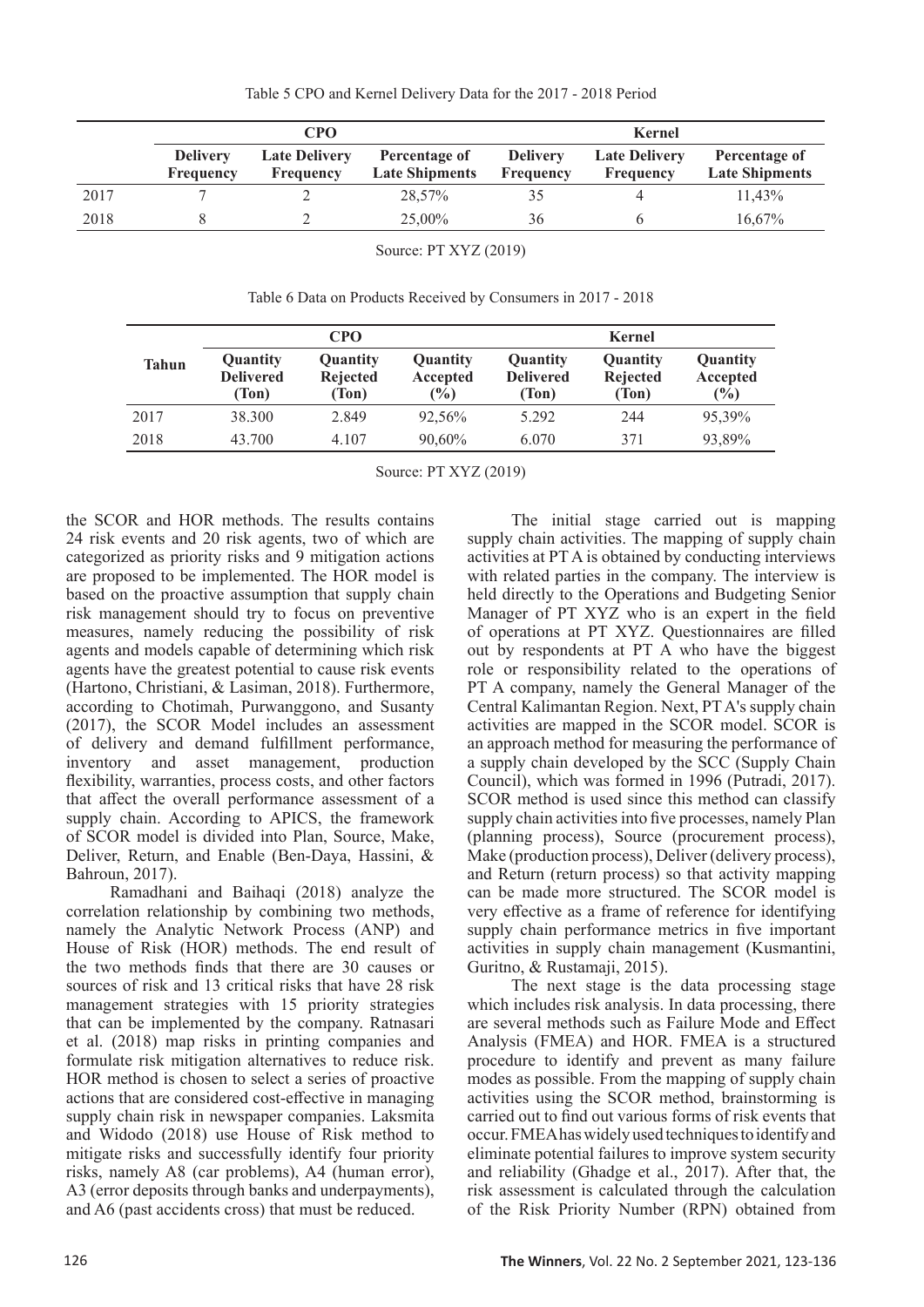multiplying three factors, namely the level of damage produced (Severity), the probability of risk occurrence (Occurrence), and the level of possibility of detection (Detection) for each risk event and prioritizing risky events that require further treatment (Hapsari, 2018). Meanwhile, the HOR method according to Pujawan and Geraldin in Putri (2017) is a modification of the House of Quality (HOQ) and Failure Mode and Effects Analysis (FMEA) methods to compile a framework for managing supply chain risk.

In HOR method, a risk agent that has a high Aggregate Risk Potential (ARP) is selected, which means that the risk agent has a high probability of events and causes many risk events with severe impacts. Then, mitigation actions are prepared for selected risk agents based on the ratio of total effectiveness for the level of difficulty and mitigation actions that can reduce many risk agents with high ARP values (Cahyani, Pribadi, & Baihaqi, 2016). Brainstorming with the company is carried out to examine risky events that occur. In contrast to the FMEA method, the HOR 1 method calculates ARP which is obtained from three factors, namely the level of risk source probability, the impact of damage to risk events, and the level of relationship between risk events and risk sources. One risk agent can induce multiple risk events, and vice versa, thus the HOR 1 method is chosen since it is considered more effective than the FMEA method by considering the level of the relationship between risk events and risk agents.

After the risk analysis stage, the next stage is the risk management stage by looking for mitigation action priorities. In this stage, there are several methods such as HOR 2, Analytical Hierarchy Process (AHP), and Analytical Network Process (ANP). The HOR 2 method is used for taking effective action to reduce the probability of a risk agent (Putri, 2017). In the HOR 2 method, the calculation of the ratio of effectiveness to level of difficulty is based on three factors, namely the level of effectiveness of mitigation actions, the level of difficulty to be implemented, and the level of relationship between risk agents and mitigation actions using AHP. Thomas L. Saaty engineered a major breakthrough in the 1970s by formulating the AHP (Baffoe, 2019; Chan, Sun, & Chung, 2019). It is a method for making a sequence of alternative decisions and selecting the best alternative. The AHP method solves complex problem structures by dividing the parts into a hierarchy. Processing is carried out with a pairwise comparison matrix (Sasongko, Astuti, & Maharani, 2017). Another method that can be implemented at this stage is ANP method, which is the development of AHP for dependence feedback cases and generalizes to the supermatrix approach. It also allows interaction and feedback within clusters (inner dependence) and between clusters (outer dependence) for decision making (Adams & Saaty, 2016). ANP is a generalization of the AHP, by considering the dependence between elements of the hierarchy. Many decision problems cannot be structured hierarchically since they involve the interaction and dependence of higher level elements in the hierarchy at lower level elements (Kusnadi, Surarso, & Syafei, 2016). Similar with AHP method, the ANP method also performs processing with a pairwise comparison matrix between criteria and alternatives. The ANP method is able to improve AHP's weaknesses in the form of the ability to accommodate linkages between criteria or alternatives (Pungkasanti & Handayani, 2017). The ANP method is also superior when compared to the HOR 2 method since the ANP method can adjust the number of assessment criteria for alternatives according to the research needs. Thus, the ANP method is chosen for the research as it provides a clearer and more detailed description of the implementation compared to the HOR 2 and AHP methods.

Analyzing supply chain performance using the HOR and ANP methods is needed to be able to provide solutions that can improve supply chain performance. The objectives of research are: 1) to identify risk events that have the potential to disrupt supply chain activities, 2) to determine the causes of risk (Risk Agent) that most influence the supply chain process by calculating the value of ARP, and 3) to determine the best strategy of mitigation (preventive action) carried out by PT XYZ, especially in the supply chain, to minimize risk by using the ANP method.

# II. METHODS

The research applies mixed methods which aim to answer research questions that cannot be answered with qualitative or quantitative methods alone. Mixed methods research focuses on collecting, analyzing, and combining both quantitative and qualitative data in a single study or a series of studies (Sekaran & Bougie, 2016). This type of research is a descriptive research. Descriptive research is research whose aim is to obtain data that describes events to make systematic, factual descriptions or descriptions of facts and relationships between the phenomena being investigated to produce recommendations for future needs (Sekaran & Bougie, 2016).

The research is conducted by means of interviews and also distributing questionnaires to sources who best understand the company's supply chain. Interviews are conducted to determine the supply chain process series and also to analyze the risks that may occur in the supply chain process using the SCOR method. Results of the interviews shows that there are 36 risk events and 35 risk agents in the entire supply chain process. The questionnaire is distributed to one person who is considered to have the most responsibility for the operations of PT A. The first questionnaire is conducted to see how the severity of risk events and risk agent incidence rates and the level of relationship between risk events and risk agents. The results of the first questionnaire are processed using the HOR phase 1 method to find the impact resulting from each risk based on the ARP value. After the ARP value is obtained, the process continues to rank the risks from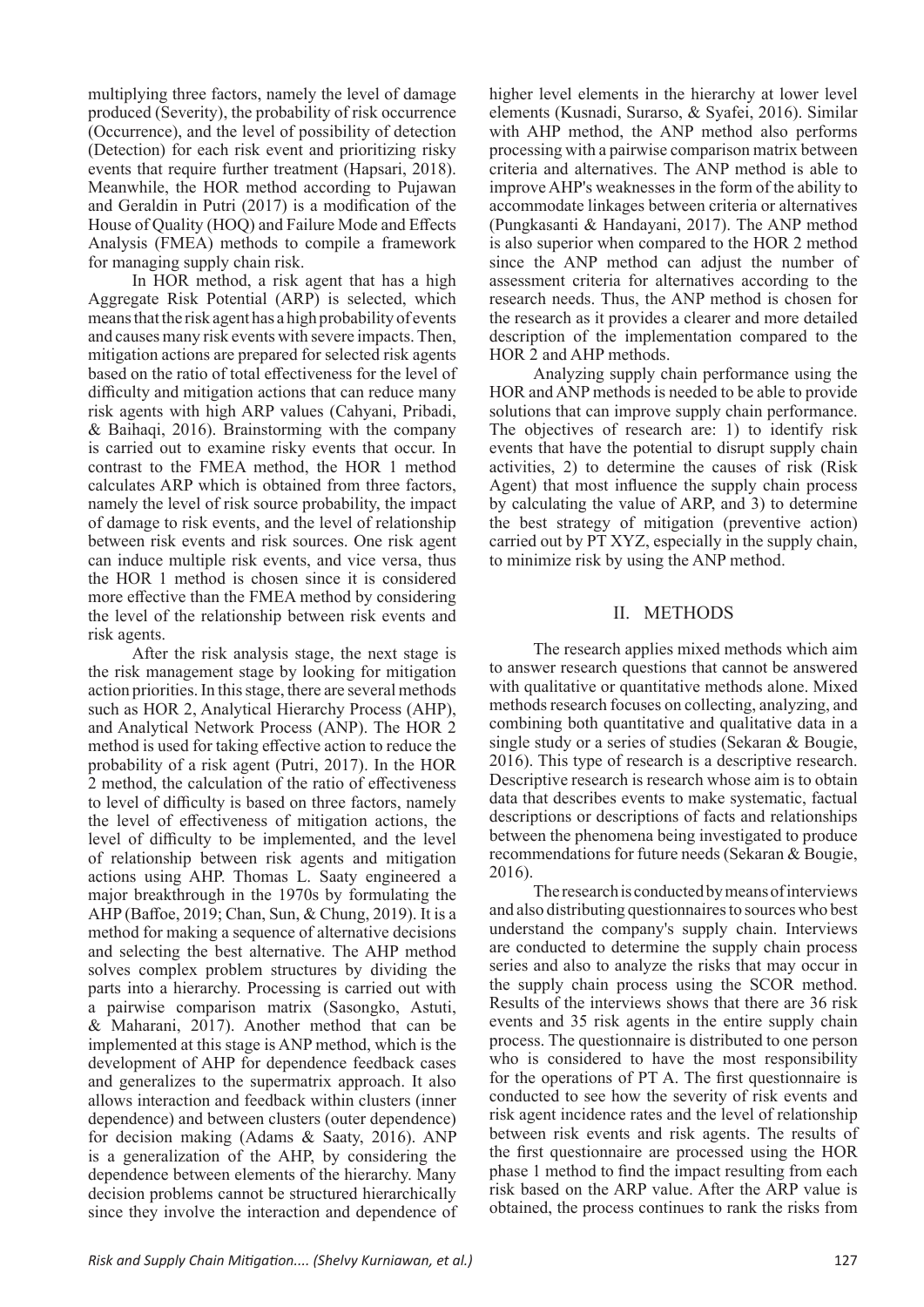the highest to the lowest ARP and divide these risks into 2 categories, which are priority and non-priority. Of the 35 risk agents, 19 are categorized as priority risk and 16 of them are categorized as non-priority risk. Next step is to design or propose mitigation actions against the 19 priority risks. Based on the results of the discussion, 11 mitigation actions and 3 assessment criteria are obtained, namely the level of difficulty, effectiveness, and cost, which are compiled into a second questionnaire. The second questionnaire is conducted to see how the proposed criteria and alternatives are related. The results of the second questionnaire are processed using the ANP method and the help of the Super Decision Software v 2.10 application to see the priority order of the proposed mitigation actions.

The research is expected to become a consideration or evaluation for the company to implement the research results in the form of a priority order of the proposed mitigation actions and apply the methods in the research in the future.

# III. RESULTS AND DISCUSSIONS

From the results of interviews and activity mapping using the SCOR method, there are 36 risk events and 35 risk agents. Risk events are those that can disrupt supply chain activities at a company. Risk events are obtained from interviews with PT XYZ which are then coded using the letter E to facilitate further reading. Company risk events can be seen in Table 7.

Risk agents are things that can cause a risk event to occur so that it can disrupt supply chain activities at the company. The risk agent is obtained from the results of the interview which are then coded using the letter A which aims to facilitate further reading. The company's risk agent can be seen in Table 8.

These risks are processed into a questionnaire to determine the severity of risk events, risk agent incidence rates, and the relationship between risk events and risk agents. The results of the questionnaire are then processed using the HOR phase 1 method, and the risk order is obtained based on the highest to lowest ARP value as presented in Table 9.

Table 9 shows the order of risks based on the ARP value. These risks are categorized into two categories, namely priority and non-priority with the application of the Pareto theory. Risk agents that have an influence of 80% are categorized as priority risks and the result is 19 risks, while the rest are categorized as non-priority risks. Of the 19 prioritized risk agents, 11 mitigation actions are proposed to reduce the level of risk events in Table 10.

| <b>Activity</b> | <b>Sub-Activity</b>                                           | <b>Risk Event</b>                                                | Code                                    |
|-----------------|---------------------------------------------------------------|------------------------------------------------------------------|-----------------------------------------|
| Plan            | Demand Forecasting                                            | Improper forecasting of the number of requests                   | $E_{1}$                                 |
|                 | Material Planning                                             | Gap between recorded and available stock                         | $E_{2}$                                 |
|                 | Production Planning                                           | Sudden change in production plans                                | $E_{3}$                                 |
|                 | <b>Shipping Planning</b>                                      | Product delivery plan error                                      | $E_{4}$                                 |
|                 | Adjustment of Human Resources to Supply Chain<br>Requirements | Incompatibility of existing resources with supply<br>chain needs | $E_5$                                   |
| Source          | <b>Supplier Selection</b>                                     | Improper supply ability                                          | $E_{6}$                                 |
|                 |                                                               | The price offered exceeds the company budget                     | $E_{7}$                                 |
|                 | Scheduling Product Delivery from Suppliers                    | Late delivery of products from suppliers                         | $E_{8}$                                 |
|                 |                                                               | Products damaged in transit                                      | $E_{9}$                                 |
|                 |                                                               | Sudden need for goods                                            | $\mathbf{E}_{\scriptscriptstyle{10}}$   |
|                 | Product Acceptance                                            | Uneven maturity of FFB                                           | $\mathbf{E}_{_{11}}$                    |
|                 |                                                               | The number of products received did not match<br>the agreement   | $E_{12}$                                |
|                 |                                                               | Lack of transport manpower on the day<br>concerned               | $E_{13}$                                |
|                 | Quality Checks                                                | The quality of the product received is not up to<br>standard     | $E_{14}$                                |
|                 |                                                               | There is damage to the product packaging                         | $E_{15}$                                |
|                 | Product Storage                                               | Product damage while in warehouse                                | $\mathbf{E}_{_{16}}$                    |
|                 |                                                               | Inadequate warehouse capacity                                    | $E_{17}$                                |
|                 | Product Payment                                               | There is a price change from the agreed price                    | $E_{18}$                                |
|                 |                                                               | The company's inability to pay for the product                   | $E_{19}$                                |
| Make            | Production Scheduling                                         | Mistakes in making a production plan                             | $\mathcal{E}_{\underline{\mathbf{20}}}$ |

Table 7 Risk Events at PT XYZ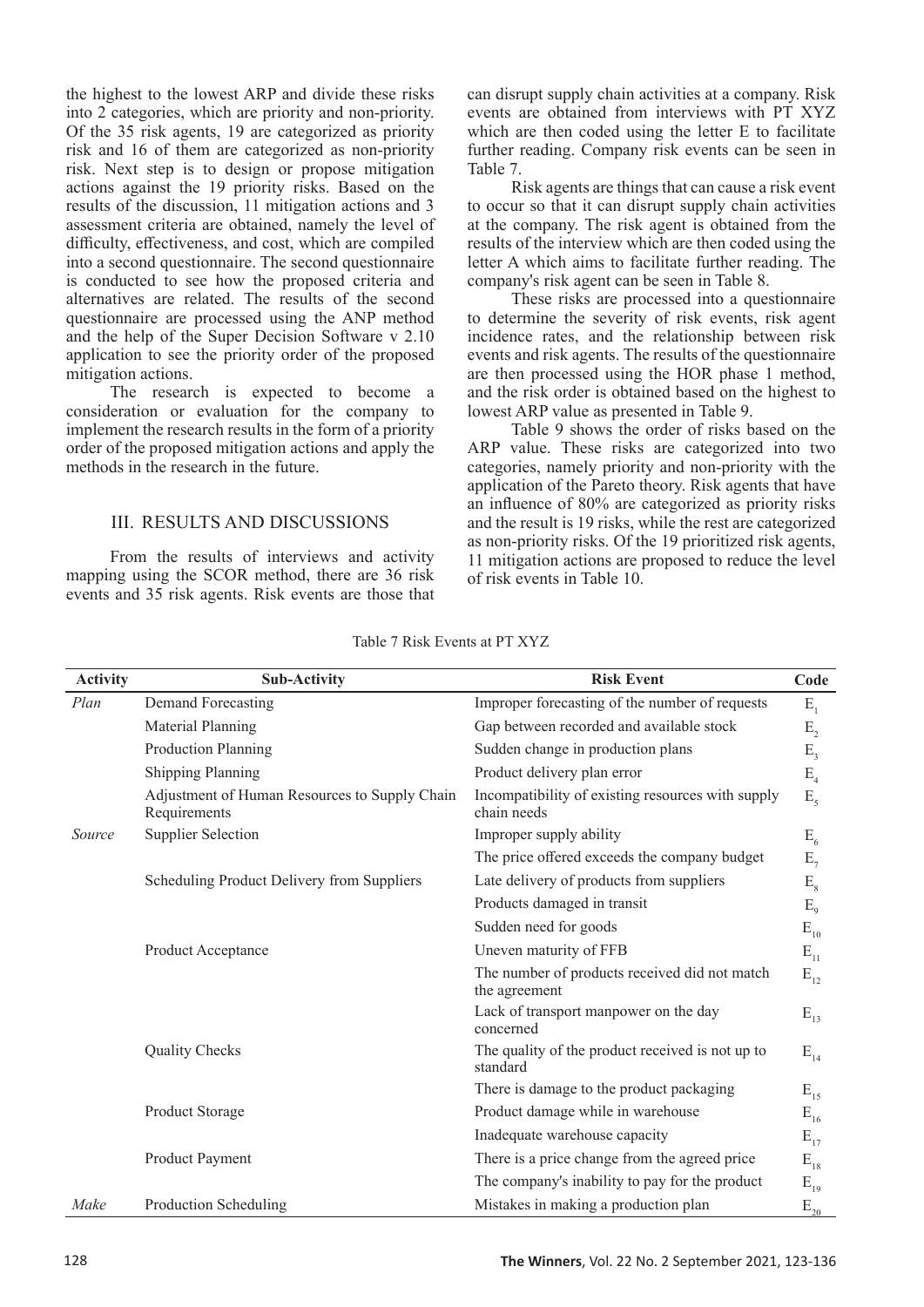| <b>Activity</b> | <b>Sub-Activity</b>                       | <b>Risk Event</b>                                               | Code                                  |
|-----------------|-------------------------------------------|-----------------------------------------------------------------|---------------------------------------|
|                 | <b>Production Process</b>                 | Insufficient amount of raw material                             | $E_{21}$                              |
|                 |                                           | The quality of the fruit produced is not up to<br>standard      | $E_{22}$                              |
|                 |                                           | Unfulfilled fruit production targets                            | $E_{23}$                              |
|                 |                                           | Damage to factory machines                                      | $\mathrm{E}_{\scriptscriptstyle{24}}$ |
|                 |                                           | Unfulfilled oil production targets                              | $\mathrm{E}_{\scriptscriptstyle{25}}$ |
|                 | Product Quality Check                     | The quality of the oil does not match the existing<br>standards | $\mathrm{E}_{\mathrm{26}}$            |
|                 | Product Storage                           | Oil quality deteriorates in storage                             | $E_{27}$                              |
|                 |                                           | There is a leak in the oil storage area                         | $\mathrm{E}_{\scriptscriptstyle{28}}$ |
| <b>Deliver</b>  | Unit Preparation                          | Less / unavailable transportation                               | $\mathrm{E}_{\mathrm{29}}$            |
|                 | Product Delivery                          | Late delivery of products                                       | $\mathrm{E}_{_{30}}$                  |
|                 |                                           | Unit accident during delivery                                   | $E_{31}$                              |
|                 | Product Acceptance                        | The number of products sent did not match the<br>agreement      | $E_{32}$                              |
|                 |                                           | The quality of the products shipped has<br>decreased            | $E_{33}$                              |
|                 | Product Payment                           | Late payment from consumers                                     | $E_{34}$                              |
|                 |                                           | The nominal paid does not match                                 | $E_{35}$                              |
| Return          | Return of Defective Products to Suppliers | Late arrival of product replacement from<br>suppliers           | $E_{36}$                              |

# Table 7 Risk Events at PT XYZ (Continued)

Source: PT XYZ (2019)

# Table 8 Risk Agent in PT XYZ

| <b>Risk Agent</b>                                                           | Code           |
|-----------------------------------------------------------------------------|----------------|
| Forecasting that does not pay attention to external factors                 | $A_1$          |
| Seasonal factor                                                             | A,             |
| Information and communication errors                                        | $A_{3}$        |
| Error in supplier selection                                                 | A <sub>4</sub> |
| There was damage to the transportation unit / machine                       | A <sub>5</sub> |
| Bad weather                                                                 | $A_{6}$        |
| The transport truck has an accident on the way                              | $A_{7}$        |
| There is a sudden demand from consumers                                     | $A_{8}$        |
| The occurrence of damage to goods in the warehouse                          | $A_{\rm q}$    |
| Workers only pursue daily targets regardless of the level of fruit maturity | $A_{10}$       |
| Error in harvesting fruit                                                   | $A_{11}$       |
| Lack of attention to essential oil palm care                                | $A_{12}$       |
| Lack of supervisor's supervision of workers                                 | $A_{13}$       |
| Shipments of unsealed products                                              | $A_{14}$       |
| Worker's negligence when loading goods                                      | $A_{15}$       |
| Lack of coordination                                                        | $A_{16}$       |
| Workers do not pay attention to the applicable SOP                          | $A_{17}$       |
| Worker's inaccuracy in quality checking                                     | $A_{18}$       |
| Error in product packaging process                                          | $A_{19}$       |
| Error in storage of raw materials                                           | $A_{20}$       |
| Warehouse conditions that are not considered                                | $A_{21}$       |
| The arrival of products from suppliers outside of schedule                  | $A_{22}$       |
| Price fluctuation                                                           | $A_{23}$       |
| Payment policy changes                                                      | $A_{24}$       |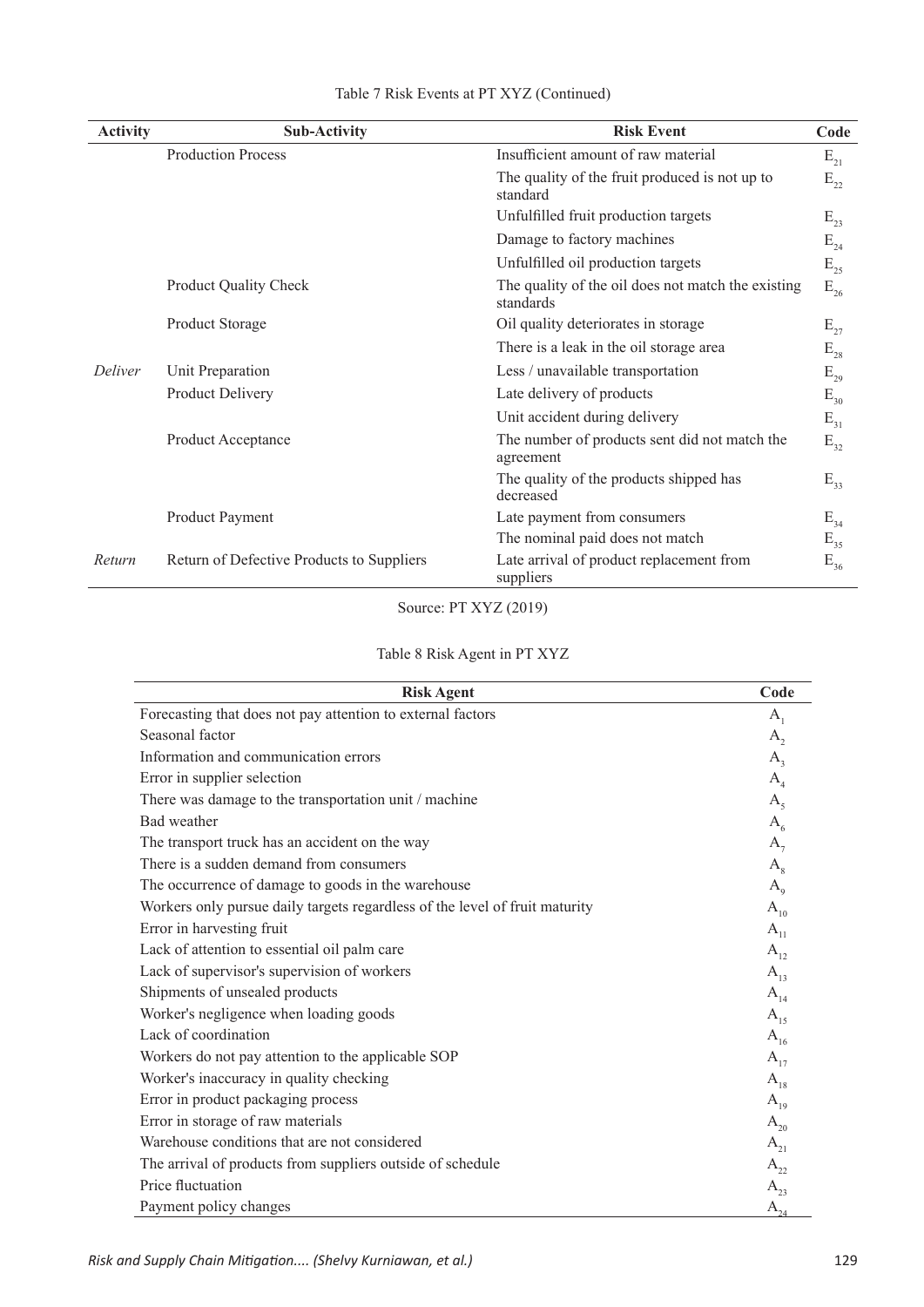| Table 8 Risk Agent in PT XYZ (Continued) |  |
|------------------------------------------|--|
|------------------------------------------|--|

| <b>Risk Agent</b>                                          | Code         |
|------------------------------------------------------------|--------------|
| Lack of monitoring of worker attendance levels             | $A_{25}$     |
| Fruit that is damaged by being in the open for a long time | $A_{26}$     |
| Improper and irregular machine maintenance                 | $A_{27}$     |
| Use of machines that exceed capacity                       | $A_{28}$     |
| Unattended oil storage area                                | $A_{29}$     |
| Drivers who do not have a driver's license                 | $A_{30}$     |
| Rare truck maintenance                                     | $A_{31}$     |
| Truck loads that exceed capacity                           | $A_{32}$     |
| There is fraud committed by workers                        | $A_{33}$     |
| There is no driver standby when needed                     | $A_{34}$     |
| Human error                                                | $A_{\alpha}$ |

# Source: PT XYZ (2019)

| <b>Risk Agent</b>                     | <b>ARP</b> | Rank           | Percentage | Cumulative | Category     |
|---------------------------------------|------------|----------------|------------|------------|--------------|
| $A_{3}$                               | 3.591      | $\mathbf{1}$   | 6,10%      | 6,10%      | Priority     |
| A <sub>5</sub>                        | 3.360      | $\overline{c}$ | 5,71%      | 11,81%     |              |
| $A_{7}$                               | 3.186      | $\overline{3}$ | 5,41%      | 17,22%     |              |
| $\mathbf{A}_{_{35}}$                  | 3.143      | $\overline{4}$ | 5,34%      | 22,56%     |              |
| $\mathbf{A}_{\mathbf{10}}$            | 2.968      | 5              | 5,04%      | 27,60%     |              |
| $A_{28}$                              | 2.872      | 6              | 4,88%      | 32,48%     |              |
| $A_{17}$                              | 2.695      | $\tau$         | 4,58%      | 37,06%     |              |
| $A_{16}$                              | 2.583      | 8              | 4,39%      | 41,45%     |              |
| $A_{27}$                              | 2.513      | 9              | 4,27%      | 45,72%     |              |
| $\mathbf{A}_{_{13}}$                  | 2.457      | 10             | 4,17%      | 49,89%     |              |
| $A_{18}$                              | 2.304      | 11             | 3,91%      | 53,81%     |              |
| $\rm A^{}_{29}$                       | 2.100      | 12             | 3,57%      | 57,37%     |              |
| $A_{6}$                               | 2.085      | 13             | 3,54%      | 60,92%     |              |
| $\mathbf{A}_{11}$                     | 2.009      | 14             | 3,41%      | 64,33%     |              |
| $\mathbf{A}_{_{12}}$                  | 2.009      | 15             | 3,41%      | 67,74%     |              |
| $\mathbf{A}_{_{31}}$                  | 2.009      | 16             | 3,41%      | 71,16%     |              |
| $\mathbf{A}_{_{32}}$                  | 2.008      | 17             | 3,41%      | 74,57%     |              |
| $\mathbf{A}_{\scriptscriptstyle{21}}$ | 1.482      | 18             | 2,52%      | 77,08%     |              |
| $\mathbf{A}_{\mathbf{20}}$            | 1.434      | 19             | 2,44%      | 79,52%     |              |
| $A_{\rm q}$                           | 1.398      | 20             | 2,38%      | 81,90%     | Non-Priority |
| $\mathbf{A}_{23}$                     | 1.206      | 21             | 2,05%      | 83,94%     |              |
| $A_{34}$                              | 1.134      | 22             | 1,93%      | 85,87%     |              |
| $\mathbf{A}_{_{30}}$                  | 1.071      | 23             | 1,82%      | 87,69%     |              |
| $\rm A^{}_{26}$                       | 1.050      | 24             | 1,78%      | 89,47%     |              |
| $\rm A^{}_{25}$                       | 882        | 25             | 1,50%      | 90,97%     |              |
| $A_{8}$                               | 788        | 26             | 1,34%      | 92,31%     |              |
| $A_{2}$                               | 770        | 27             | 1,31%      | 93,62%     |              |
| $A_{33}$                              | 768        | 28             | 1,30%      | 94,92%     |              |
| $A_{15}$                              | 555        | 29             | 0,94%      | 95,87%     |              |
| $A_{22}$                              | 540        | 30             | 0,92%      | 96,78%     |              |

Table 9 Order of Risk Based on ARP Value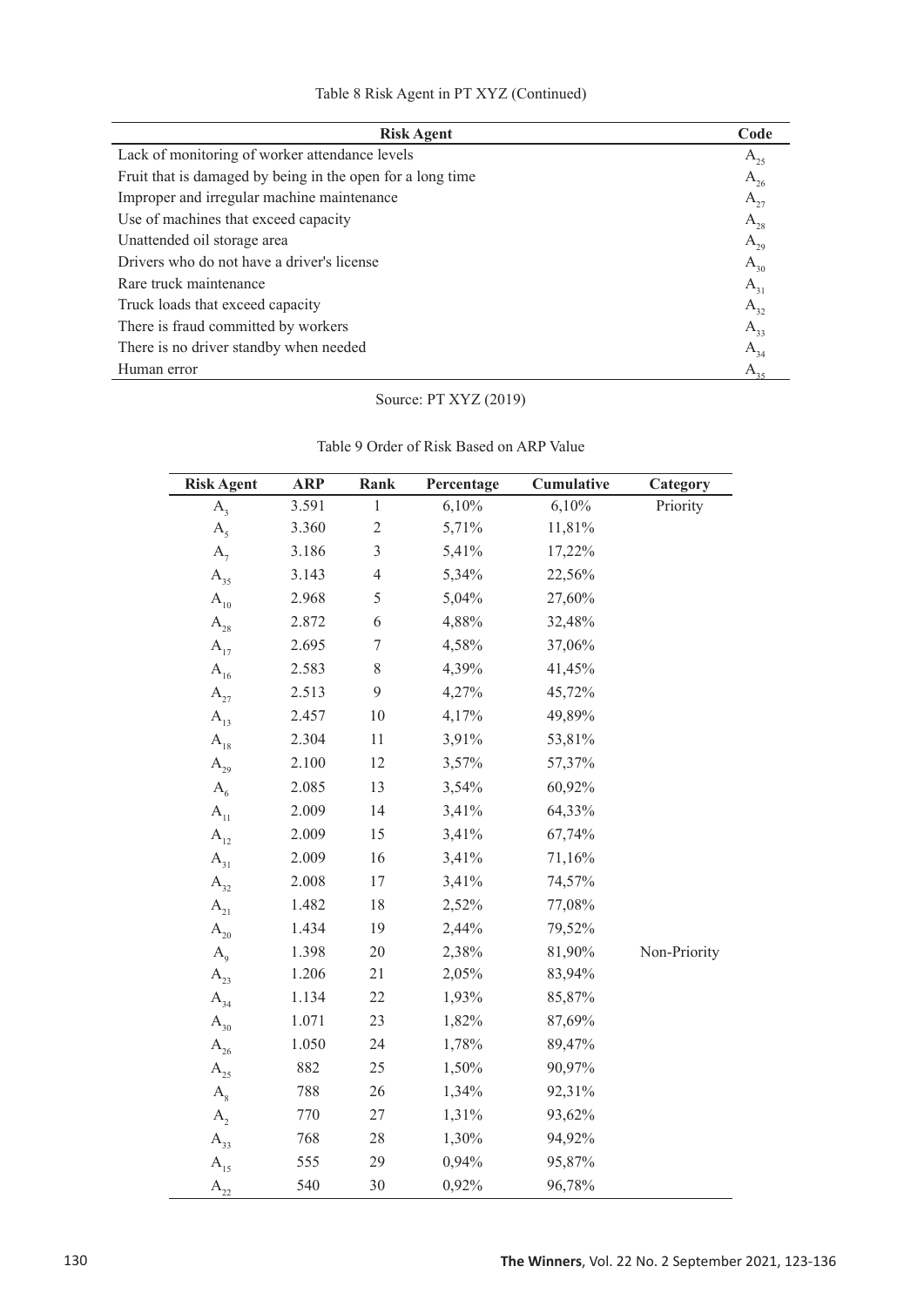| <b>Risk Agent</b> | <b>ARP</b> | Rank | Percentage | <b>Cumulative</b> | Category |
|-------------------|------------|------|------------|-------------------|----------|
| $A_{14}$          | 480        | 31   | 0.82%      | 97,60%            |          |
| $A_{1}$           | 456        | 32   | $0,77\%$   | 98,37%            |          |
| $A_{24}$          | 432        | 33   | 0,73%      | 99,11%            |          |
| $A_{19}$          | 351        | 34   | $0,60\%$   | 99,70%            |          |
| A.                | 174        | 35   | 0,30%      | 100,00%           |          |
| <b>Total</b>      | 58.863     |      |            |                   |          |

Table 9 Order of Risk Based on ARP Value (Continued)

Source: The Researchers (2019)

Table 10 Proposed Mitigation Actions

| No. | <b>Mitigation Action</b>                                                                                   | Code            |
|-----|------------------------------------------------------------------------------------------------------------|-----------------|
|     | Conduct a briefing in the morning before starting work and an evaluation in the afternoon after work hours | PA <sub>1</sub> |
| 2   | Perform regular periodic checks on the transportation/machine unit                                         | PA <sub>2</sub> |
| 3   | Ensure all unit operators have a SIM according to each unit                                                | PA <sub>3</sub> |
| 4   | Provide incentives to workers who clean warehouse & oil storage areas                                      | PA <sub>4</sub> |
| 5.  | Provide counseling regarding company SOPs to all employees including new employees                         | PA <sub>5</sub> |
| 6   | Provide written sanctions/fines for losses that have been done                                             | PA <sub>6</sub> |
|     | Make a place/partition for each material along with a bincard                                              | PA <sub>7</sub> |
| 8   | Create a staff level daily field inspection template for monitoring inspection levels                      | PA <sub>8</sub> |
| 9   | Create a template for daily activity reports for all employees submitted to their respective superiors     | PA <sub>9</sub> |
| 10  | Improve the condition of the main garden road                                                              | <b>PA</b> 10    |
| 11  | Expand the current warehouse/build a new warehouse                                                         | <b>PA 11</b>    |

Source: The Researchers (2019)

The 11 mitigation actions proposed are processed into a questionnaire to find the priority order of mitigation actions based on three criteria, namely difficulty level, effectiveness, and cost. Based on the network model formed and the results of questionnaire filled out by the respondents, three pair comparisons are obtained: 1) the pairwise comparison of the criteria w.r.t. objective, 2) alternative pairwise comparison w.r.t. criteria and 3) pairwise comparison criteria w.r.t. alternative.

In Table 11, it can be seen that the most influential criterion in determining the best mitigation action at PT A is the effectiveness criteria with a weight of 0,57690. It is followed by the criteria for the level of difficulty in the second priority with a weight of 0,34200 and the cost criteria for the last priority with a weight of 0,08110. Therefore, it can be interpreted that companies prioritize the effectiveness of a proposed mitigation action to see how big is the impact given if the company implements a mitigation action. After effectiveness, the company will see the level of difficulty of a mitigation action. With the company that has only been established for approximately three years, the company will see its capacity in implementing mitigation action. The cost criterion is the least influential criterion for selecting a mitigation action since the criteria for effectiveness

and the level of difficulty in implementing mitigation action are considered more important than the cost of implementing it.

Table 12 shows the weight of each alternative against each criterion. For example, PA 10 has the highest weight with a value of 0,31023 among other alternatives on the cost criteria. Thus it can be interpreted that PA 10 requires the greatest cost among other alternatives. From the effectiveness criteria, PA 11 has the highest weight with a value of 0,28625, which can be interpreted that PA 11 has the greatest effectiveness among other alternatives. From the difficulty level criteria, PA 10 has the highest weight with a value of 0,31832, which can be interpreted that PA 10 has the highest difficulty level to be implemented.

Table 13 shows the weight of each criterion against each alternative. For example, in PA 1, the weight of effectiveness is 0,69231, the weight of the difficulty level is 0,23077, the weight of the cost is 0,07692. Thus it can be interpreted that the effectiveness criterion has the greatest weight because implementing PA 1 can reduce the error rate that may occur in the supply chain process. It is considered not too difficult to implement, and the required costs are little or no cost at all.

Table 12 shows the weight of each alternative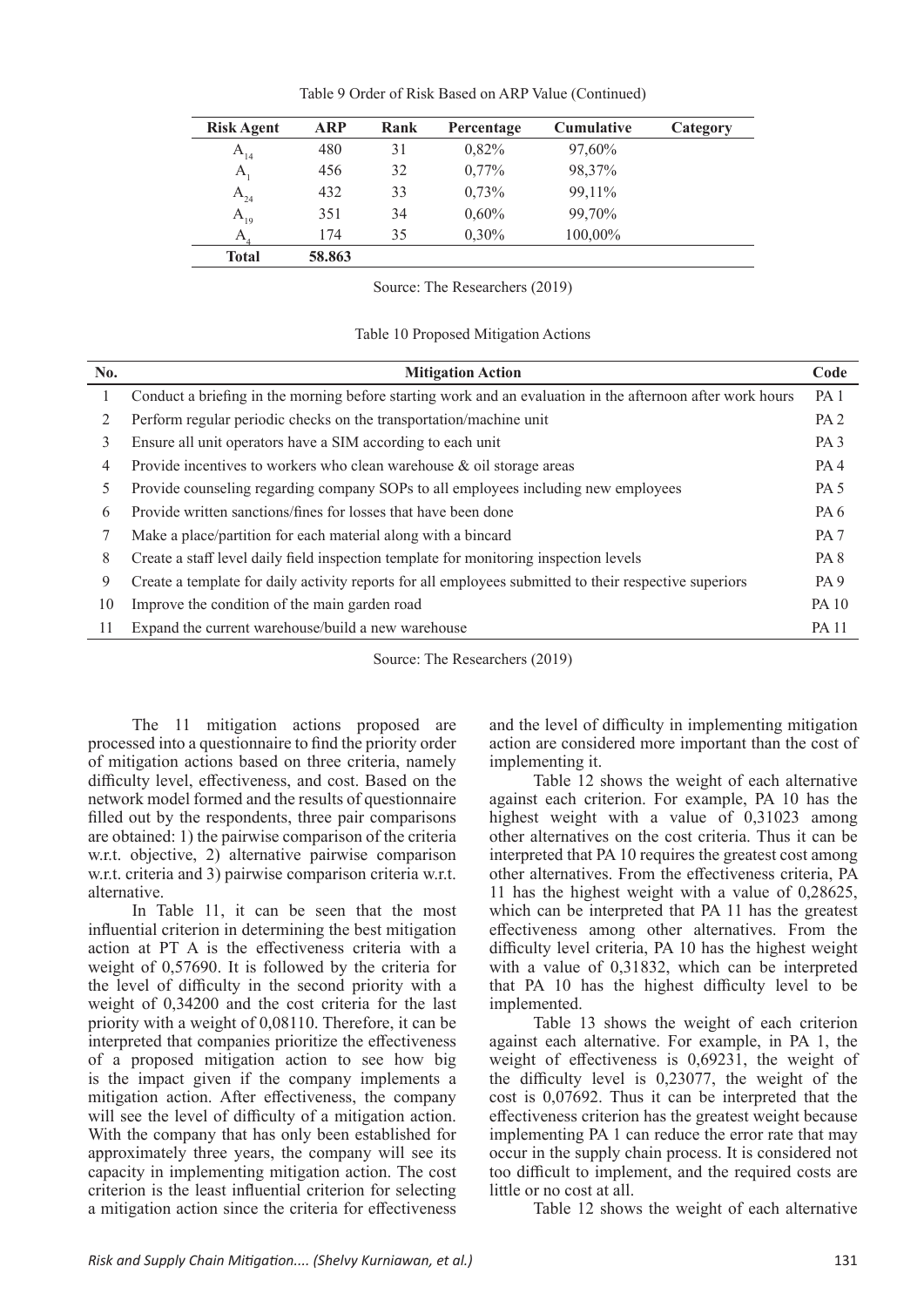against each criterion. For example, PA 10 has the highest weight with a value of 0,31023 among other alternatives on the cost criteria. Thus it can be interpreted that PA 10 requires the greatest cost among other alternatives. From the effectiveness criteria, PA 11 has the highest weight with a value of 0,28625, which can be interpreted that PA 11 has the greatest effectiveness among other alternatives. From the difficulty level criteria, PA 10 has the highest weight with a value of 0,31832, which can be interpreted that PA 10 has the highest difficulty level to be implemented.

Table 13 shows the weight of each criterion against each alternative. For example, in PA 1, the weight of effectiveness is 0,69231, the weight of the difficulty level is 0,23077, the weight of the cost is 0,07692. Thus it can be interpreted that the effectiveness criterion has the greatest weight because implementing PA 1 can reduce the error rate that may occur in the supply chain process. It is considered not too difficult to implement, and the required costs are little or no cost at all.

From the priority criteria to the objectives and the comparison between the criteria and alternatives, a synthesis stage is carried out to see the priority order of mitigation actions that the company should take. The synthesis results can be seen in Table 14.

| <b>Criteria</b>      | Weight  | Rank |
|----------------------|---------|------|
| <b>Effectiveness</b> | 0,57690 |      |
| Degree of difficulty | 0.34200 | 2    |
| Cost                 | 0.08110 | 3    |

Table 11 Pairwise Comparison of Criteria

| Criteria             | <b>Alternative</b> | Weight  | Inconsistency |
|----------------------|--------------------|---------|---------------|
| Cost                 | PA <sub>1</sub>    | 0,01637 | 0,09787       |
|                      | PA <sub>2</sub>    | 0,13838 |               |
|                      | PA <sub>3</sub>    | 0,02384 |               |
|                      | PA <sub>4</sub>    | 0,06747 |               |
|                      | PA <sub>5</sub>    | 0,02063 |               |
|                      | PA <sub>6</sub>    | 0,01496 |               |
|                      | PA <sub>7</sub>    | 0,12632 |               |
|                      | PA <sub>8</sub>    | 0,02591 |               |
|                      | PA <sub>9</sub>    | 0,02380 |               |
|                      | <b>PA10</b>        | 0,31023 |               |
|                      | <b>PA 11</b>       | 0,23209 |               |
| Effectiveness        | PA <sub>1</sub>    | 0,09126 | 0,09980       |
|                      | PA <sub>2</sub>    | 0,04356 |               |
|                      | PA <sub>3</sub>    | 0,0570  |               |
|                      | PA <sub>4</sub>    | 0,02136 |               |
|                      | PA <sub>5</sub>    | 0,03214 |               |
|                      | PA <sub>6</sub>    | 0,18722 |               |
|                      | PA <sub>7</sub>    | 0,02546 |               |
|                      | PA <sub>8</sub>    | 0,01429 |               |
|                      | PA <sub>9</sub>    | 0,01945 |               |
|                      | <b>PA10</b>        | 0,22199 |               |
|                      | <b>PA11</b>        | 0,28625 |               |
| Degree of difficulty | PA <sub>1</sub>    | 0,03453 | 0,08618       |
|                      | PA <sub>2</sub>    | 0,15715 |               |
|                      | PA <sub>3</sub>    | 0,01273 |               |
|                      | PA <sub>4</sub>    | 0,02142 |               |
|                      | PA <sub>5</sub>    | 0,02622 |               |

#### Table 12 Alternative Pairwise Comparison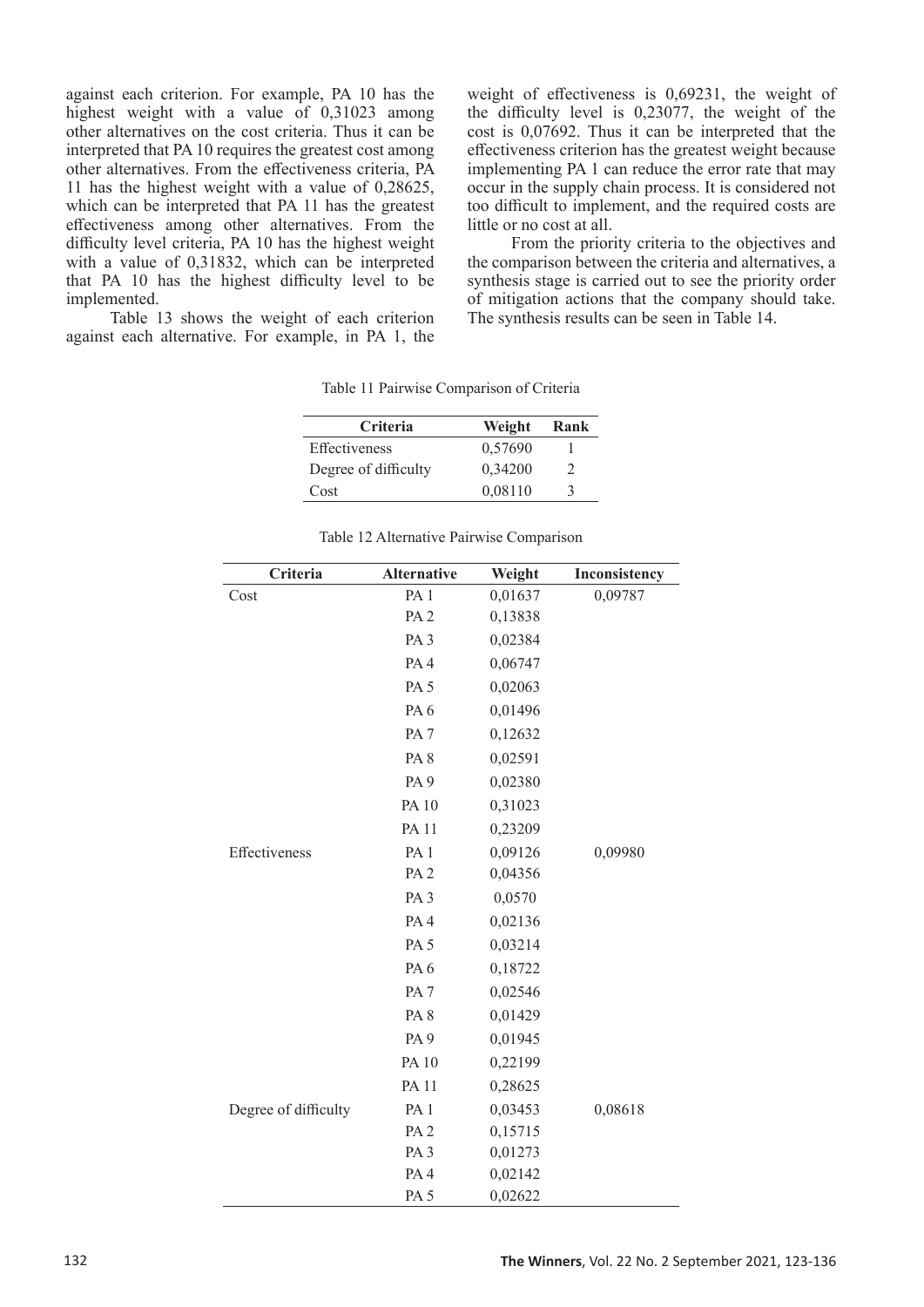| <b>Criteria</b> | <b>Alternative</b> | Weight  | <b>Inconsistency</b> |
|-----------------|--------------------|---------|----------------------|
|                 | PA <sub>6</sub>    | 0,01544 |                      |
|                 | PA <sub>7</sub>    | 0,13609 |                      |
|                 | PA <sub>8</sub>    | 0,04116 |                      |
|                 | PA <sub>9</sub>    | 0,02204 |                      |
|                 | <b>PA 10</b>       | 0,31832 |                      |
|                 | <b>PA 11</b>       | 0,21489 |                      |

Table 12 Alternative Pairwise Comparison (Continued)

Source: The Researchers (2019)

| <b>Alternative</b> | Criteria             | Weight  | Inconsistency |
|--------------------|----------------------|---------|---------------|
| PA <sub>1</sub>    | Cost                 | 0,07692 | 0,00000       |
|                    | Effectiveness        | 0,69231 |               |
|                    | Degree of difficulty | 0,23077 |               |
| PA <sub>2</sub>    | Cost                 | 0,63699 | 0,03703       |
|                    | Effectiveness        | 0,25828 |               |
|                    | Degree of difficulty | 0,10473 |               |
| PA <sub>3</sub>    | Cost                 | 0,10203 | 0,02795       |
|                    | Effectiveness        | 0,72585 |               |
|                    | Degree of difficulty | 0,17212 |               |
| PA 4               | Cost                 | 0,69552 | 0,07348       |
|                    | Effectiveness        | 0,22905 |               |
|                    | Degree of difficulty | 0,07543 |               |
| PA <sub>5</sub>    | Cost                 | 0,09534 | 0,01759       |
|                    | Effectiveness        | 0,65481 |               |
|                    | Degree of difficulty | 0,24986 |               |
| PA <sub>6</sub>    | Cost                 | 0,08967 | 0,01759       |
|                    | Effectiveness        | 0,70503 |               |
|                    | Degree of difficulty | 0,2053  |               |
| PA <sub>7</sub>    | Cost                 | 0,69096 | 0,05156       |
|                    | Effectiveness        | 0,21764 |               |
|                    | Degree of difficulty | 0,09140 |               |
| PA <sub>8</sub>    | Cost                 | 0,07543 | 0,07348       |
|                    | Effectiveness        | 0,69552 |               |
|                    | Degree of difficulty | 0,22905 |               |
| PA <sub>9</sub>    | Cost                 | 0,07543 | 0,07348       |
|                    | Effectiveness        | 0,69552 |               |
|                    | Degree of difficulty | 0,22905 |               |
| <b>PA 10</b>       | Cost                 | 0,75825 | 0,03112       |
|                    | Effectiveness        | 0,15125 |               |
|                    | Degree of difficulty | 0,09051 |               |
| <b>PA11</b>        | Cost                 | 0,72585 | 0,02795       |
|                    | Effectiveness        | 0,17212 |               |
|                    | Degree of difficulty | 0,10203 |               |

Tabel 13 Alternative Pairwise Comparison

Source: The Researchers (2019)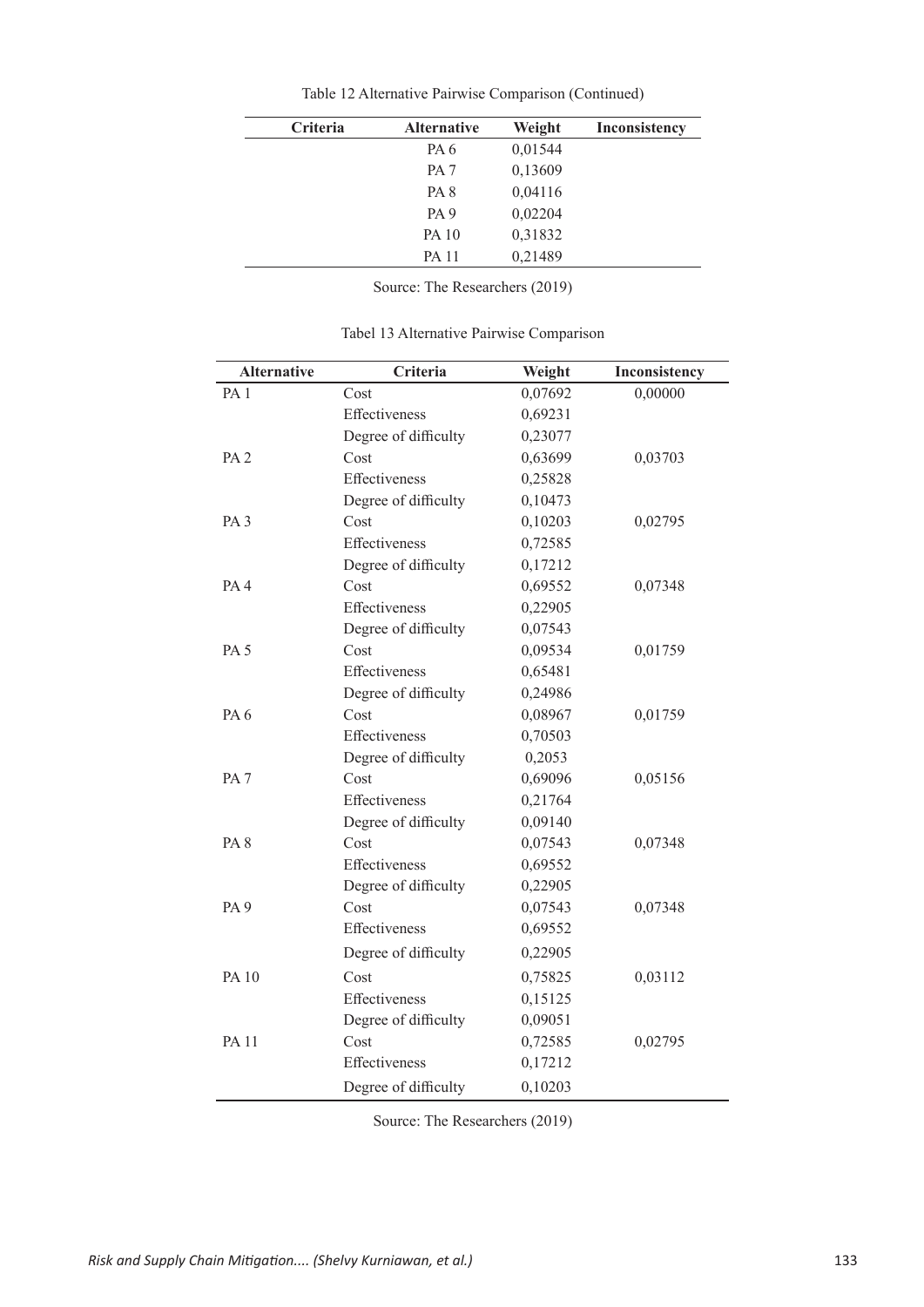| <b>Mitigation Action</b>                                                                                     | Code             | Rank |
|--------------------------------------------------------------------------------------------------------------|------------------|------|
| Improve the condition of the main garden road                                                                | <b>PA 10</b>     |      |
| Expand the current warehouse/build a new warehouse                                                           | <b>PA 11</b>     |      |
| Perform regular periodic checks on the transportation / machine unit                                         | PA <sub>2</sub>  |      |
| Make a place/partition for each material along with a bincard                                                | PA <sub>7</sub>  | 4    |
| Provide written sanctions/fines for losses that have been done                                               | PA 6             |      |
| Provide incentives to workers who clean warehouse $\&$ oil storage areas                                     | PA <sub>4</sub>  | 6    |
| Conduct a briefing in the morning before starting work and an evaluation in the afternoon after work<br>hour | PA <sub>1</sub>  |      |
| Ensure that all Unit Operators have a SIM in accordance with each unit                                       | PA <sub>3</sub>  | 8    |
| Provide counseling regarding company SOPs to all employees including new employees                           | <b>PA 5</b>      | 9    |
| Create a staff level daily field inspection template for monitoring inspection levels                        | PA 8             | 10   |
| Create a template for daily activity reports for all employees submitted to their respective superiors       | P <sub>A</sub> 9 | 11   |

Source: The Researchers (2019)

# IV. CONCLUSIONS

The research results show that there are thirtysix risk events in PT A's supply chain for the period January 2017 - December 2018. Three risk events include a unit accident during delivery, insufficient warehouse capacity, and damage to factory machinery. The risk events analyzed in PT A are caused by the risk agent or risk cause. 35 risk agents in the supply chain of PT A were obtained in the period of January 2017 - December 2018, 19 of which were categorized as priority risks. The three priority risks include misinformation and communication, damage to the transportation unit/engine, and the truck accident on the way. To reduce the occurrence of risk events, companies need to reduce the incidence rate of risk agents. As many as 11 mitigation actions for the 19 priority risks are proposed. Three mitigation actions include improving the condition of the main garden road, expanding the current warehouse/building a new warehouse, and conducting routine checks on certain periods of the transportation/machinery unit.

By looking at the many risks that could potentially arise in the supply chain process of PT A, the researchers suggest that the company is able to implement mitigation actions according to priority in accordance with the research results, for example, by improving the condition of the main garden road. By implementing these mitigation actions, the company incurs significant costs initially, but is expected to reduce indirect costs in the long run, such as unit repair costs due to accidents that occur continuously. For supply chain risk analysis and other fields, it is recommended that companies are able to apply: 1) the SCOR method to help map activities, 2) the HOR method to analyze risk since it considers the relationship between risk events and risk agents, and 3) the ANP method to seek mitigation action priorities since ANP can accommodate the linkages between criteria and alternatives.

The research has limitations since it investigates

only in one palm oil company in Indonesia. Future research is suggested to examine several oil palm companies to compare the results of their research whether it can be generalized. In addition, it is suggested that there is future research on other industries outside of plantations.

# REFERENCES

- Adams, W. J. & Saaty, R. W. (2016). *Decision Making in Complex Environments The Analytic Network Process (ANP) for Dependence and Feedback.*  Florida.
- Agustinus, M. (2017, April 27). Ada 3,98 juta perusahaan baru di RI dalam 10 tahun terakhir. *Finance. detik.* https://finance.detik.com/berita-ekonomibisnis/d-3485474/ada-398-juta-perusahaan-baru-diri-dalam-10-tahun-terakhir
- Anggrahini, D., Karningsih, P. D., & Sulistiyono, M. (2015). Managing quality risk in a frozen shrimp supply chain: A case study. *Procedia Manufacturing, 4,* 252- 260. https://doi.org/10.1016/j.promfg.2015.11.039
- Baffoe, G. (2019). Exploring the utility of Analytic Hierarchy Process (AHP) in ranking livelihood activities for effective and sustainable rural development interventions in developing countries. *Evaluation and Program Planning, 72*(C), 197-204. https://doi.org/10.1016/j.evalprogplan.2018.10.017
- Baryannis, G. Validi, S. Dani, S., & Antoniou, G. (2019). Supply chain risk management and artificial intelligence: State of the art and future research directions. *International Journal of Production Research, 57*(7), 2179-2202. https://doi.org/10.1080 /00207543.2018.1530476
- Ben-Daya, M., Hassini, E., & Bahroun, Z. (2017). Internet of things and supply chain management: A literature review. *International Journal of Production Research, 57*(3), 1-24. http://dx.doi.org/10.1080/00 207543.2017.1402140

Boonyanusith, W. & Jittamai, P. (2019). Blood supply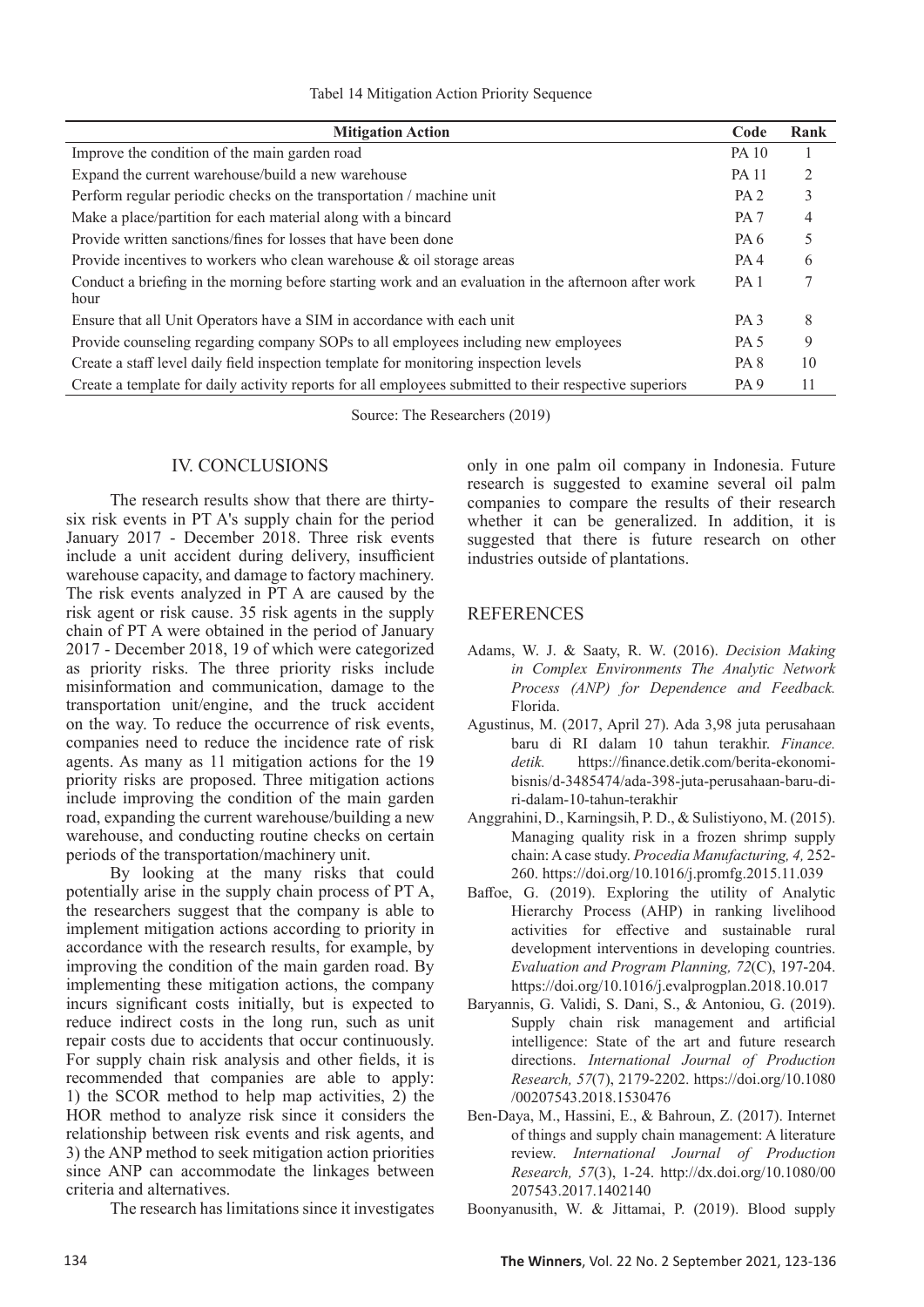chain risk management using House of Risk model. *Walailak Jorunal of Science & Technology, 16*(8). 573-591. https://doi.org/10.48048/wjst.2019.3472

- Cahyani, Z. D., Pribadi, S. R., & Baihaqi, I. (2016). Studi implementasi model House of Risk (HOR) untuk mitigasi risiko keterlambatan material dan komponen impor pada pembangunan kapal baru. *Jurnal Teknik ITS, 5*(2), 52-59. http://dx.doi.org/10.12962/ j23373539.v5i2.16526
- Chan, H. K., Sun, X., & Chung, S. H. (2019). When should fuzzy analytic hierarchy process be used instead of analytic hierarchy process? *Decision Support Systems, 125,* 1-10. http://doi.org/10.1016/j. dss.2019.113114
- Chotimah, R. R., Purwanggono, B., & Susanty, A. (2017). Pengukuran kinerja rantai pasok menggunakan metode SCOR dan AHP pada unit pengantongan pupuk urea PT. Dwimatama Multikarsa Semarang. *Industrial Engineering Online Journal, 6*(4).
- Elvandra, A. R., Maarif, M. S., & Sukardi. (2018). Management of supply chain risk in cattle slice fattening at PT. Catur Mitra Taruma. *Indonesian Journal of Business and Entrepreneurship, 4*(1), 88- 98. https://doi.org/10.17358/ijbe.4.1.88
- Finch, P. (2004). Supply chain risk management. *Supply Chain Management: An International Journal, 9*(2). 183- 196. https://doi.org/10.1108/13598540410527079
- Ghadge, A., Fang, X., Dani, S., & Antony, J. (2017). Supply chain risk assessment approach for process quality risks. *International Journal of Quality & Reliability Management, 34*(7), 940-954. http://dx.doi. org/10.1108/IJQRM-01-2015-0010
- Hapsari, W. P. (2018, February 15). Apa yang dimaksud dengan Failure Mode Effect Analysis? *Dictio*. https://www.dictio.id/t/apa-yang-dimaksud-denganfailure-mode-effect-analysis/15348
- Hartono, N., Christiani, A., & Lasiman, T. (2018). Integrated model of service blueprint and house of risk (HOR) for service quality improvement. *IOP Conf. Series: Earth and Environmental Science, 195*(1), 1-10. http://dx.doi.org/10.1088/1755-1315/195/1/012044
- Kilubi, I. (2016). The strategies of supply chain risk management – a synthesis and classification. *International Journal of Logistics: Research and Applications*, 1-26. http://dx.doi.org/10.1080/13675 567.2016.1150440
- Kusmantini, T., Guritno, A. D., & Rustamaji, H. C. (2015). Mapping of supply chain risk in industrial furniture base on House of Risk framework. *European Journal of Business and Management, 7*(34), 104-115.
- Koberg, E. & Longoni, A. (2019). A systematic review of sustainable supply chain management in global supply chains. *Journal of Cleaner Production, 207*, 1084-1098. https://doi.org/10.1016/j. jclepro.2018.10.033
- Kusnadi, Surarso, B., & Syafei, W. A. (2016). Implementasi metode Analytic Network Prosess untuk penentuan prioritas penanganan jalan berdasarkan tingkat pelayanan jalan. *Jurnal Sistem Informasi Bisnis, 2*, 105-113.
- Laksmita, R. & Widodo, I. D. (2018). Fuel distribution

process risk analysis in East Borneo. *MATEC Web of Conferences, 154*. https://doi.org/10.1051/ matecconf/201815401079

- Macdonald, J. R., Zobel, C. W., Melnyk, S. A., & Griffis, S. E., (2018). Supply chain risk and resilience: theory building through structured experiments and simulation. *International Journal of Production Research, 56*(12), 4337-4355. https://doi.org/10.108 0/00207543.2017.1421787
- Mavi, R. K., Goh, M., & Mavi, N. K., (2016). Supplier selection with Shannon entropy and fuzzy TOPSIS in the context of supply chain risk management. *Procedia - Social and Behavioral Science, 235*, 216 - 225. https://doi.org/10.1016/j.sbspro.2016.11.017
- Min, S., Zacharia, Z. G., & Smith, C. D., (2019). Defining supply chain management: In the past, present, and future. *Journal of Business Logistics, 40*(1), 1-12. https://doi.org/10.1111/jbl.12201
- Munir, M., Jajja, M. S. S., Chatha, K. A., & Farooq, S. (2020). Supply chain risk management and operational performance: The enabling role of supply chain integration. *International Journal of Production Economics, 227*(C), 1-14. https://doi. org/10.1016/j.ijpe.2020.107667
- Pungkasanti, P. T. & Handayani, T. (2017). Penerapan Analytic Network Process (ANP) pada sistem pendukung keputusan. *Jurnal Transformatika, 14*(2), 66-71. http://dx.doi.org/10.26623/transformatika. v14i2.437
- Putradi, C. (2017, June 22). Pengertian SCOR model dalam manajemen rantai pasok. *MGT Logistik*. https://mgtlogistik.com/pengertian-scor-model/
- Putri, D. K. (2017). Strategi penanganan risiko pada *supply chain* PT Sumber Alam dengan pendekatan *House of Risk*. Thesis. *Scribd*. https://www.scribd.com/ document/363109440/house-of-risk
- Ramadhani, A. & Baihaqi, I. (2018). Designing supply chain risk mitigation strategy in the cable support system industry of PT. X. *South East Asia Journal of Contemporary Business, Economics and Law, 16*(5), 19-28.
- Ratnasari, S., Hisjam, M., & Sutopo, W. (2018). Supply chain risk management in newspaper company: House of Risk approach. *AIP Conference Proceedings, 1931*(1), 1-9. https://doi.org/10.1063/1.5024075
- Sasongko, A., Astuti, I. F., & Maharani, S. (2017). Pemilihan karyawan baru dengan metode AHP (Analytic Hierarchy Process). *Informatika Mulawarman Jurnal Ilmiah Ilmu Komputer, 12*(2), 88. http:// dx.doi.org/10.30872/jim.v12i2.650
- Sekaran, U. & Bougie, R. (2016). *Research Methods for Business: A Skill Building Approach* (7<sup>th</sup> Ed.). Wiley.
- Setiadi, Nurmalina, R., & Suharno. (2018). Analisis kinerja rantai pasok ikan nila pada Bandar Sriandoyo di Kecamatan Tugumulyo Kabupaten Musi Rawas. *Jurnal Ilmiah Manajemen*. https://dx.doi. org/10.22441/mix.2018.v8i1.010
- Shi, D. (2004). A review of enterprise supply chain risk management. *Journal of Systems Science and Systems Engineering, 13*(2), 219-244. https://doi. org/10.1007/s11518-006-0162-2